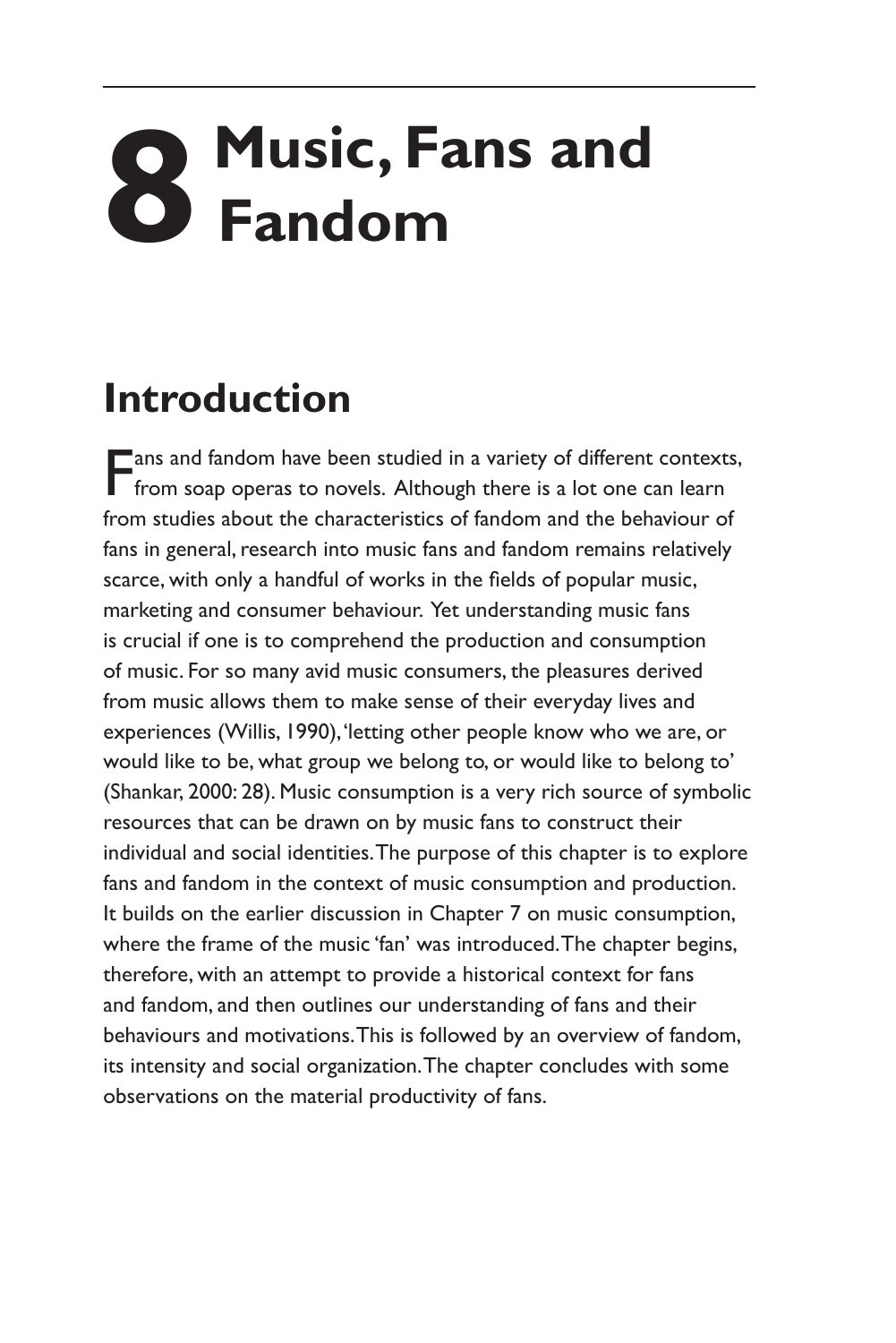## **Historical background**

Most of us associate music fans with enthusiastic crowds following musical icons like Elvis Presley, the Beatles, or many boy- and girl-bands of the last 20 years. But in fact, behaviours typical of contemporary music fans have been traced back as far as the 19th century (Cavicchi, 1998, 2007). Music fans from as long ago as the times of Chopin and Paganini expressed their appreciation by throwing parts of their garments on stage, and the Hungarian piano virtuoso Liszt was regularly followed around Europe by an ecstatic group of female fans (Lebrecht, 1997; Parker, 1994). Across the Atlantic, in mid-19thcentury America, a tour of Swedish opera singer Jenny Lind turned her into a celebrity (with a significant contribution, which needs to be acknowledged here, from the marketing machine designed by P.T. Barnum (Waksman, 2011)).

The 19th and 20th centuries brought some significant changes to the production and consumption of music. Although, as seen above, music fandom as a collective behaviour focusing on the appreciation of a musical act is not a new phenomenon, it has recently taken on a completely new dimension. With the increasing professionalization of musicians and the industrialization of musical cultures through, for example, the commercial publishing of sheet music and increasing numbers of concerts, music gradually became a passive activity requiring very little engagement from ordinary people in the production of sounds in order to be able to listen to them (Fishzon, 2012). In the 20th century music was becoming a commodity, and a new class of people emerged who can be described as music fans and who devoted themselves to following and enjoying the music made by professional musicians. One example of such changes in musical culture is 'Club Crosby', which was established in 1936 and remains the longest-running fan club in the world (Theberge, 2005). The burgeoning 20th-century music industry developed professional music-makers into celebrities, and music consumers into fans. Nowadays, in the contemporary, moneydriven music industry, fans' market power and influence can make or break an artist, and with the emergence of more and more studies into fandom as a consumption phenomenon one can begin to see the